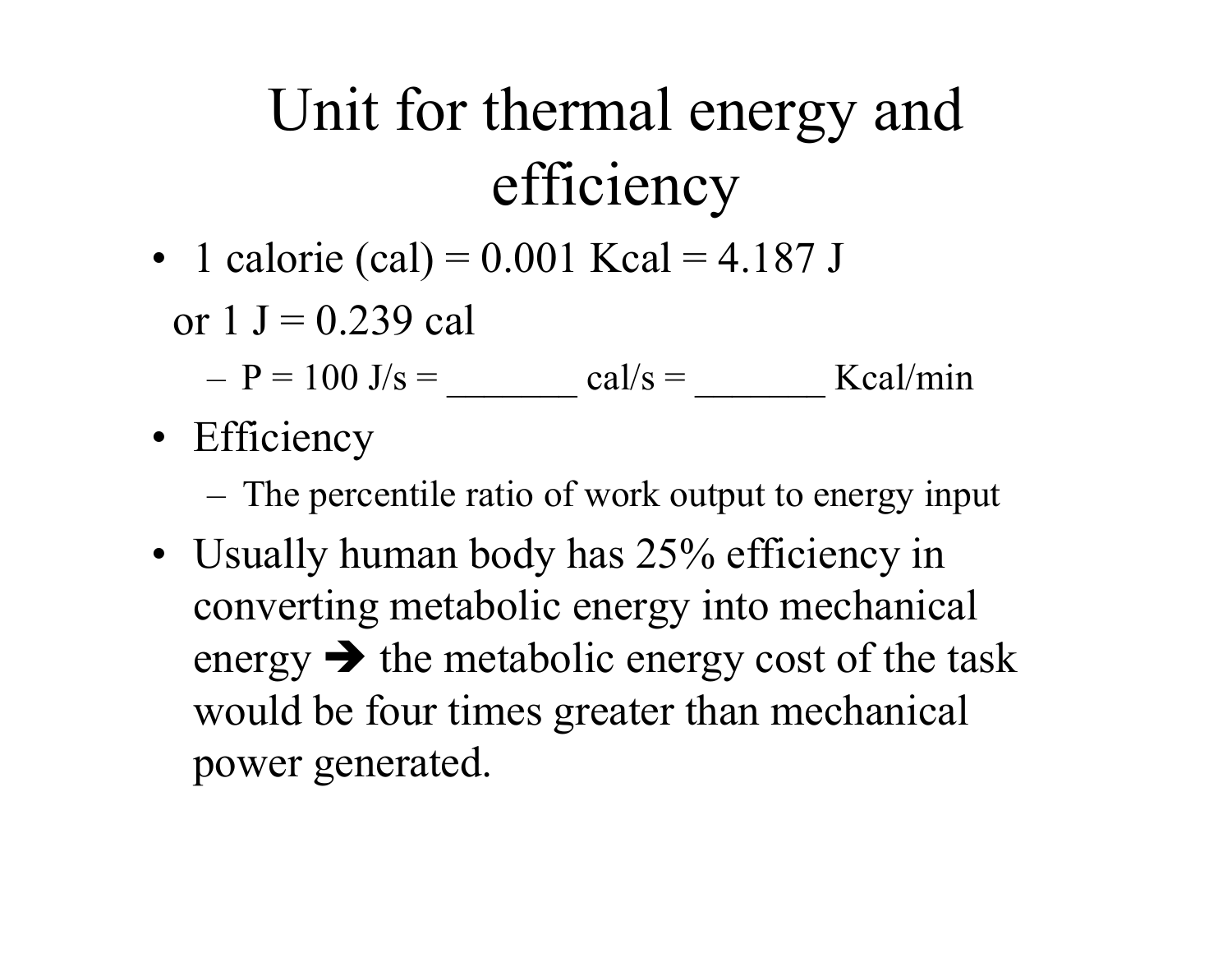# Impact and Coefficients of restitution

**KIN 335 Srping 2005**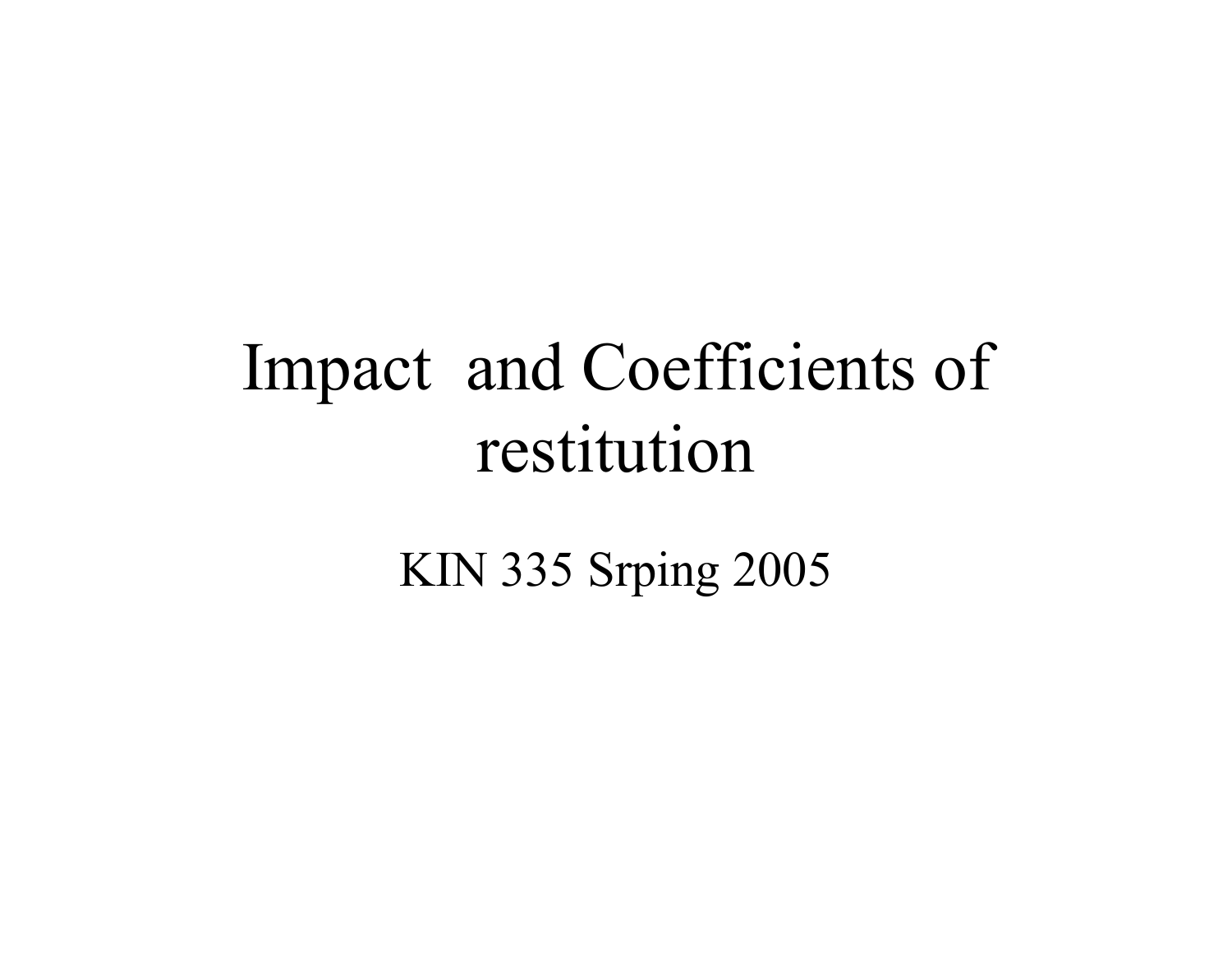### Impact

- Many sporting activities in which one object collides with another (e.g., baseball bat and a pitched ball, tennis racquet and ball, golf club and ball, bowling ball and pins)  $\rightarrow$  Impact
- Impacts
	- –– Generally occur over a very short period of time
	- –- Involve contact forces of high magnitude
	- Result in rapid changes in momentum of one or both colliding objects
	- – During the brief time of impact the two colliding objects typically will undergo a period of deformation (i.e., change in shape) and a period of restitution (return to the original shape).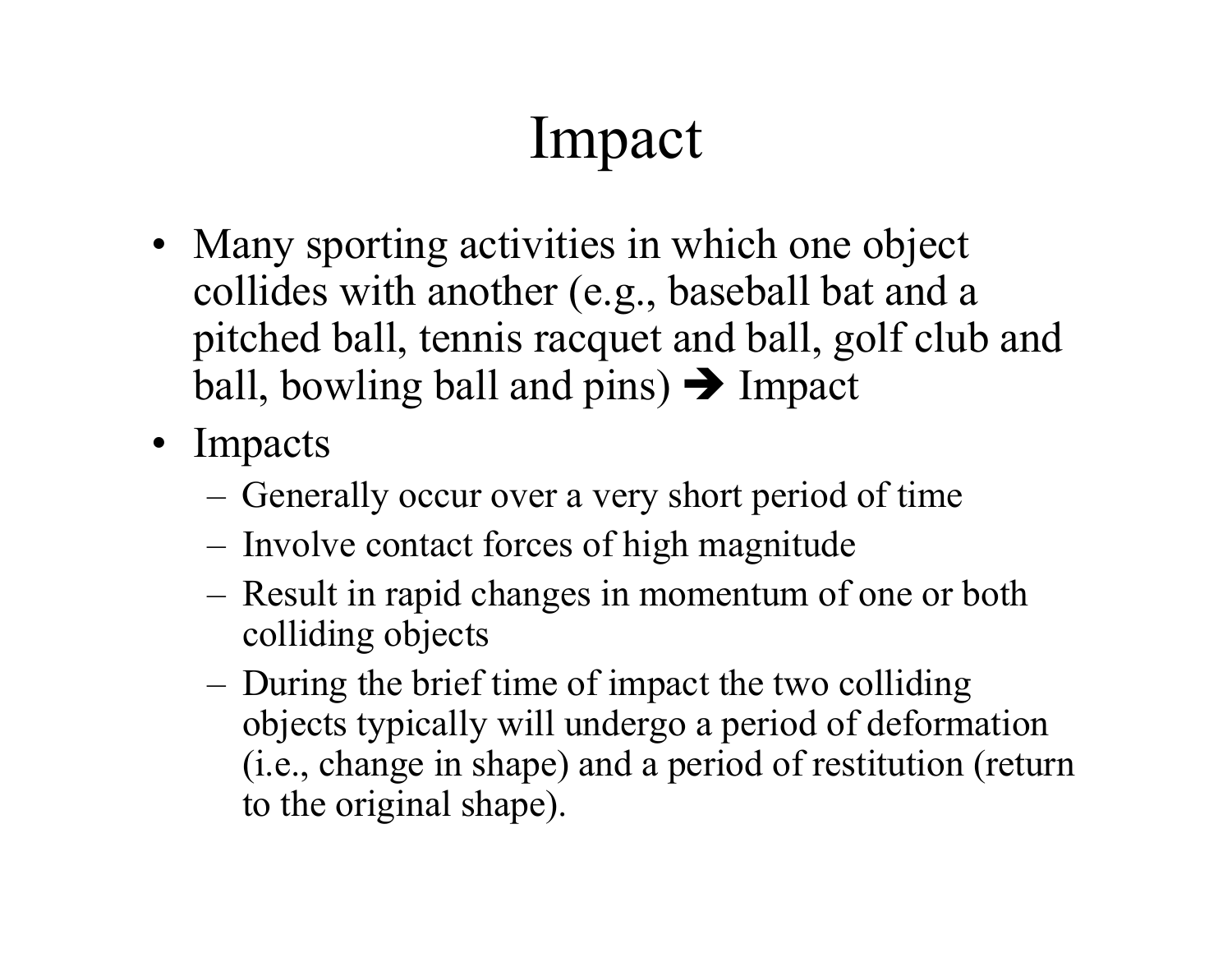### Quality of Impact

- The velocities of the two colliding objects following the impact depend on their velocities before impact and the nature or "quality" of the impact.
- Perfectly elastic impact
	- the relative velocities of the two objects after impact (separation velocities) are the same as their relative velocities before impact (approach velocities).
	- the total energy of motion is not changed.
- Perfectly plastic impact
	- the relative velocities of the colliding objects after impact are less than those before impact
	- some of the total energy of motion is lost (e.g., some may be transformed into heat associated with the deformation and restitution processes).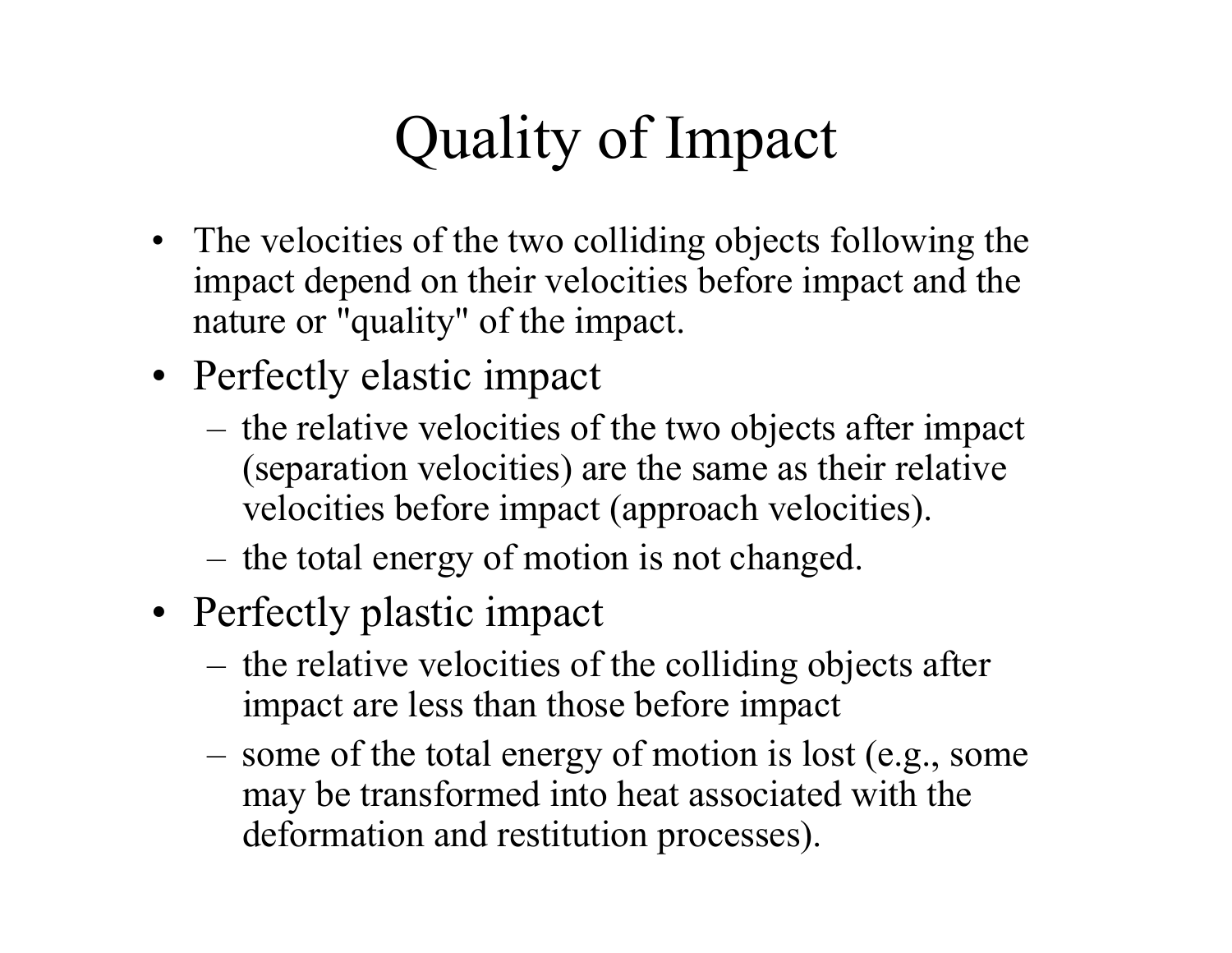#### Coefficient of restitution

- Impacts which are neither perfectly elastic nor perfectly plastic, but somewhere between the two  $\rightarrow$  Coefficient of restitution describes the relative elasticity of an impact
- The relationship between the relative velocities of two bodies before and after an impact

$$
e = -\frac{(v_1 - v_2)}{(u_1 - u_2)} = -\frac{(relative velocity after impact)}{(relative velocity before impact)}
$$

• An e equal to 1 reflects a perfectly elastic collision, whereas e equal to 0 reflects a perfectly plastic collision.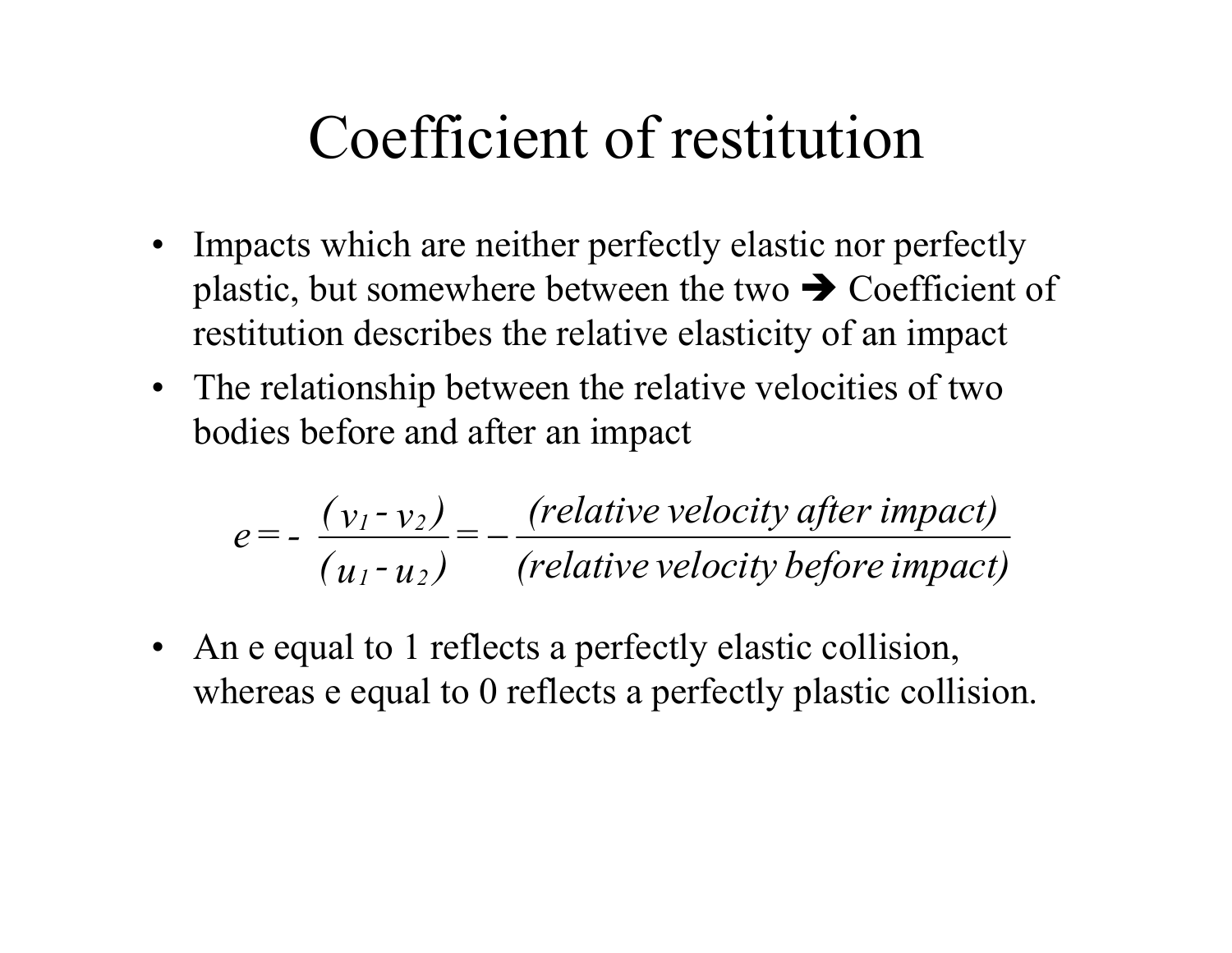Q. A baseball is coming to strike zone. A batter hit the ball exactly. If the coming ball velocity right before collision was 25 m/s and became 29 m/s right after collision to opposite direction. A bat swing speed right before collision was 30 m/s and reduced at 25 m/s right after collision (same direction). Then what would be the coefficient of restitution between bat and baseball during impact?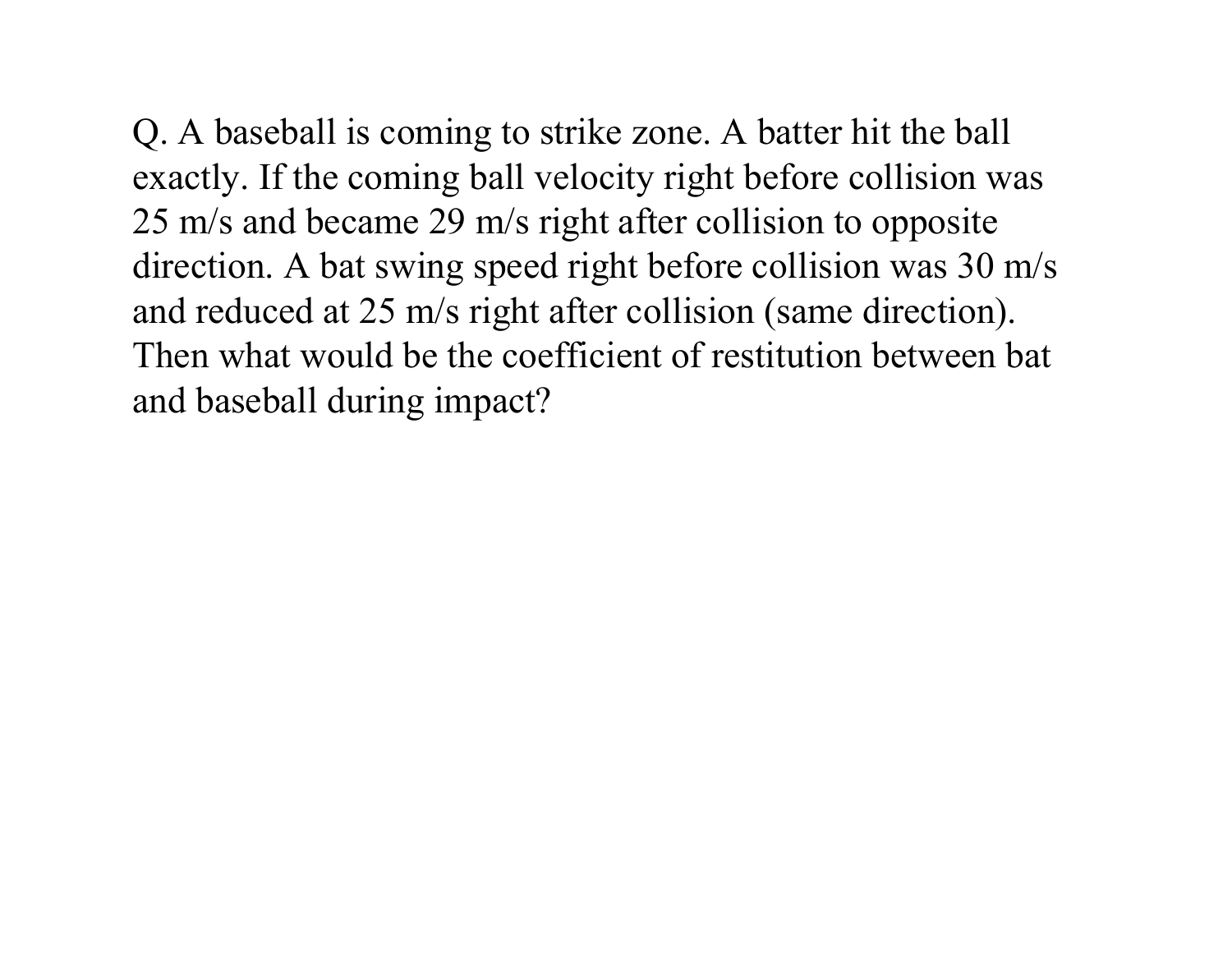#### Another form of Coefficient of restitution

• When a object drops on the ground, the coefficient restitution is

$$
e=-\frac{v_I}{u_I}
$$

- Since the velocity of the floor before and after impact is zero (v $_2$  = u $_2$  =0)
- Other expression of coefficient of restitution (using projectile motion equations)

$$
e = \sqrt{\frac{h_b}{h_d}}
$$

•  $h_d$ : the height of drop  $\&$   $h_b$ : the height of bounced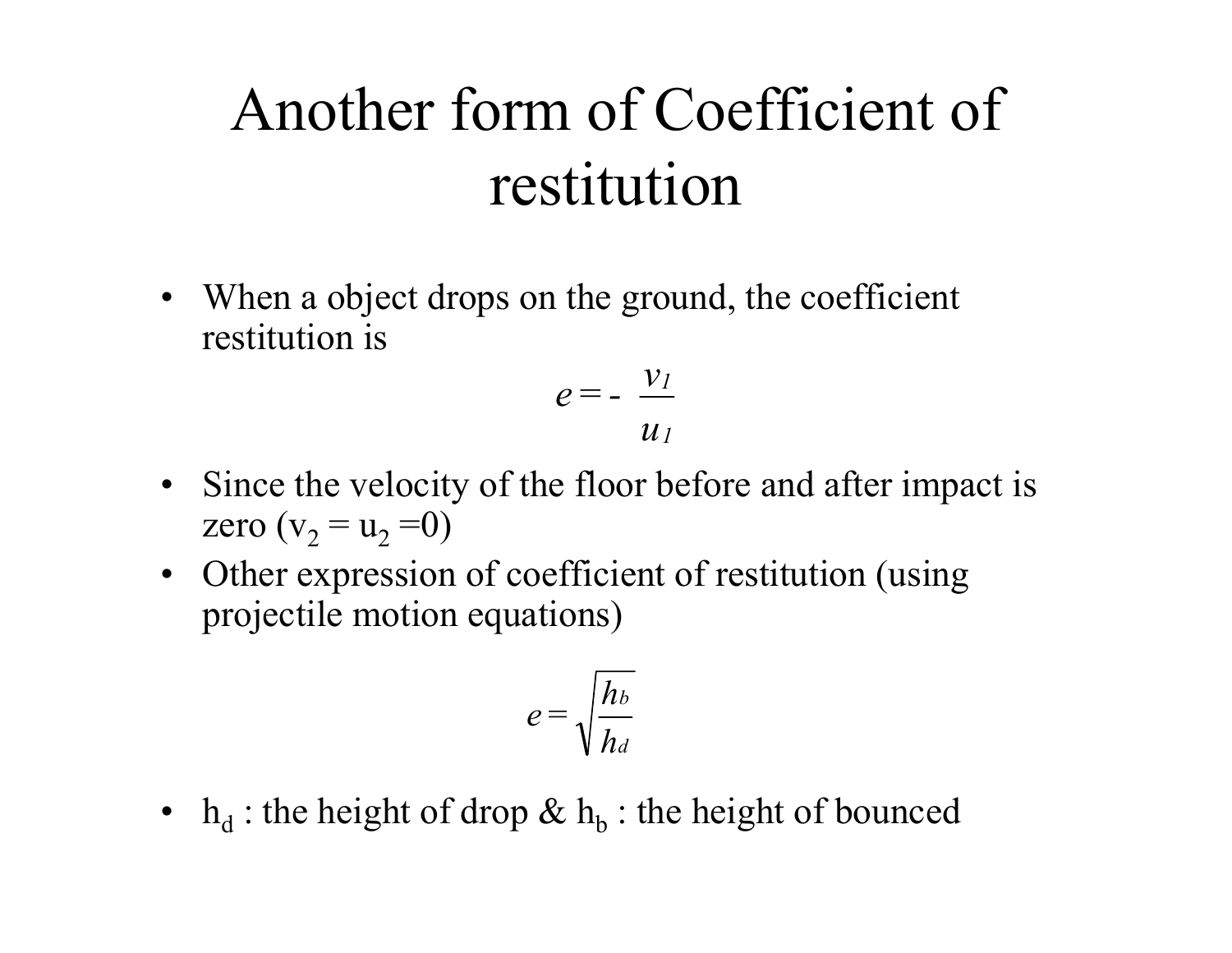Q. A basketball is dropped from a height of 2 m onto a gymnasium floor. If the coefficient of restitution between ball and floor is 0.9, how high will the ball bounce?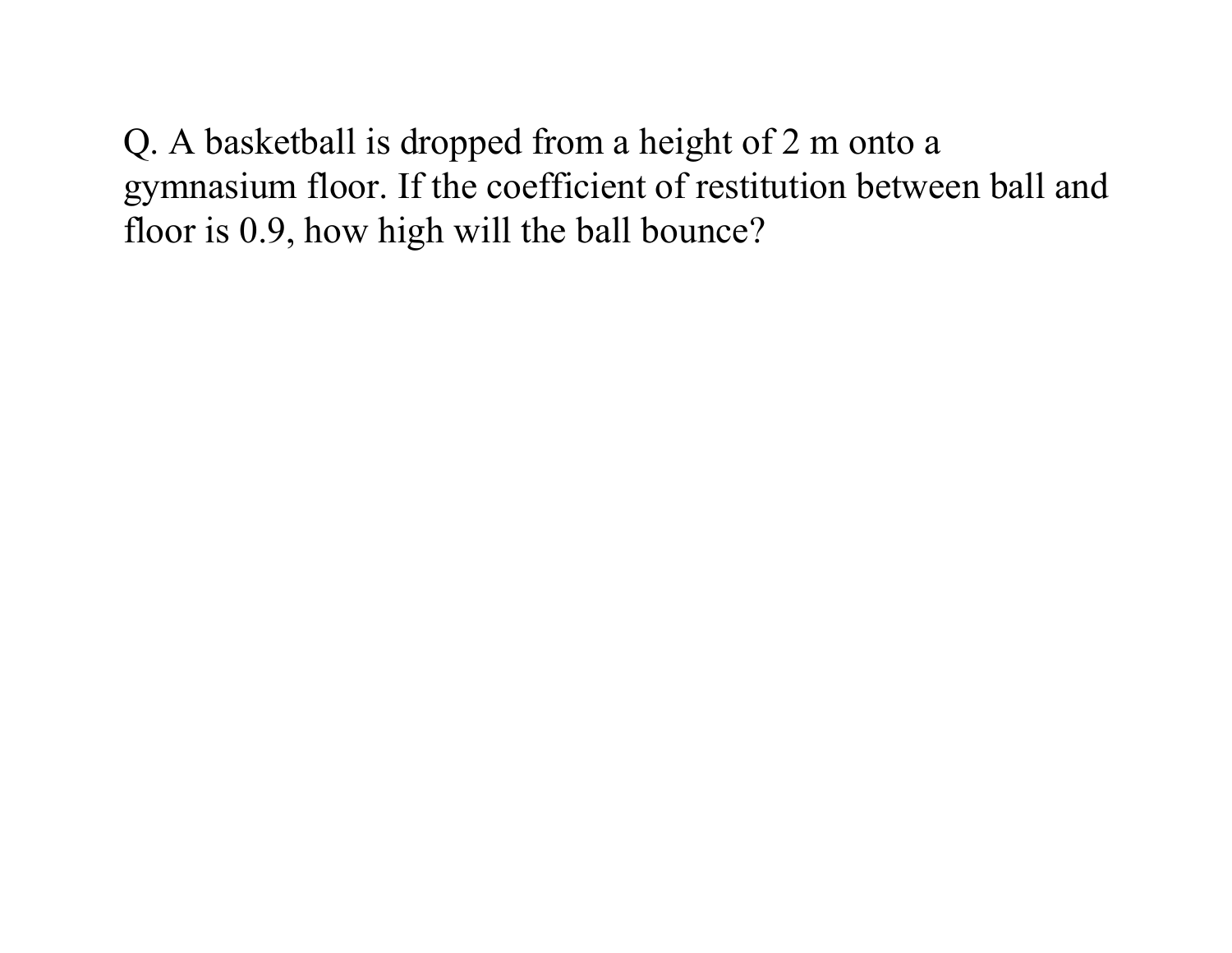Q. The 0.45-kg soccer ball is 1 m above the ground when it is kicked upward at 12 m/s. If the coefficient of restitution between the ball and the ground is  $e = 0.6$ , what maximum height above the ground does the ball reach on its first bounce?